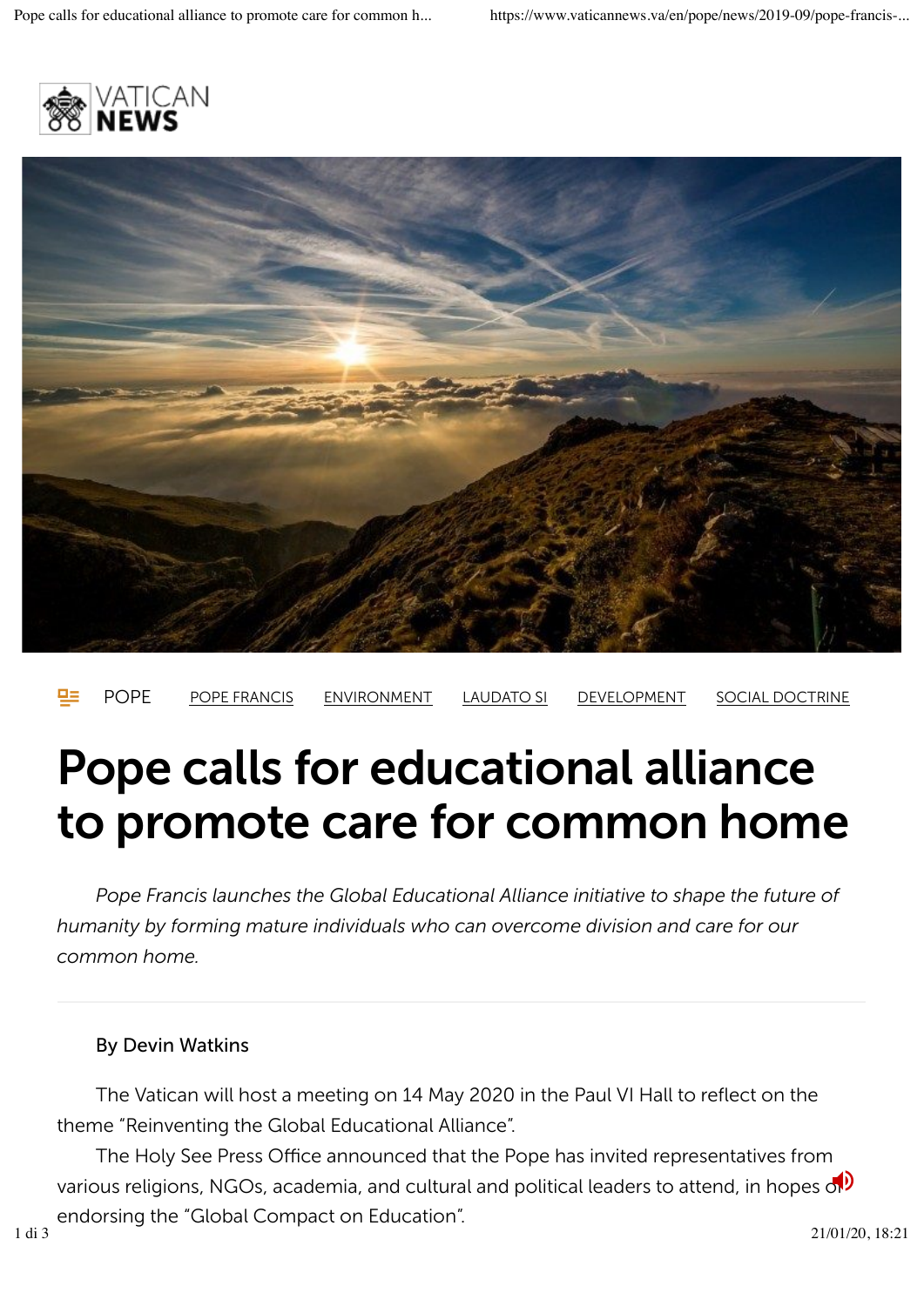### Renew dialogue

Pope Francis lent his support to the initiative on Thursday.

In his written message, the Pope said the meeting "will rekindle our dedication for and with young people, renewing our passion for a more open and inclusive education, including patient listening, constructive dialogue, and better mutual understanding."

The goal, he stressed, is to develop "a new universal solidarity and a more welcoming society," adding that education is key to driving positive change.

## In an educational village

"Never before has there been such need to unite our efforts in a broad educational alliance, to form mature individuals capable of overcoming division and antagonism, and to restore the fabric of relationships for the sake of a more fraternal humanity," he said.

Quoting an African proverb – "It takes a whole village to educate a child" – Pope Francis called for the creation of an "educational village".

In such a system, he said, everyone would participate according to their respective roles to form a "network of open, human relationships."

The Pope called it an alliance that "integrates and respects all aspects of the person, uniting studies and everyday life, teachers, students and their families, and civil society in its intellectual, scientific, artistic, athletic, political, business, and charitable dimensions."

And he laid out several steps towards creating this "educating village".

# Along paths of fraternity

For this project to succeed, Pope Francis said, fraternity must be allowed to flourish and discrimination swept aside, as he urged in the Document on Human Fraternity signed in Abu Dhabi with the Grand Imam of Al-Azhar.

The Pope said the first step is finding "the courage to place the human person at the center." This means recognizing the world's interconnectedness and re-thinking economics, politics, growth, and progress, giving pride-of-place to an integral ecology that rejects the throw-away culture.

Next, Pope Francis called for summoning up "the courage to capitalize on our best energies". The *status quo* should be replaced by giving education "a long-term vision", to create a new humanism. The result, he added, will be "men and women who are open, responsible, prepared to listen, dialogue and reflect with others, and capable of weaving relationships with families, between generations, and with civil society."

The Pope said a further step is "the courage to train individuals who are ready to offer  $_2$   $_{\rm{d}}$  3 themselves in service to the community." Service, he said, is the "pillar of the culture of $_{21/01/20,\ 18:21}$